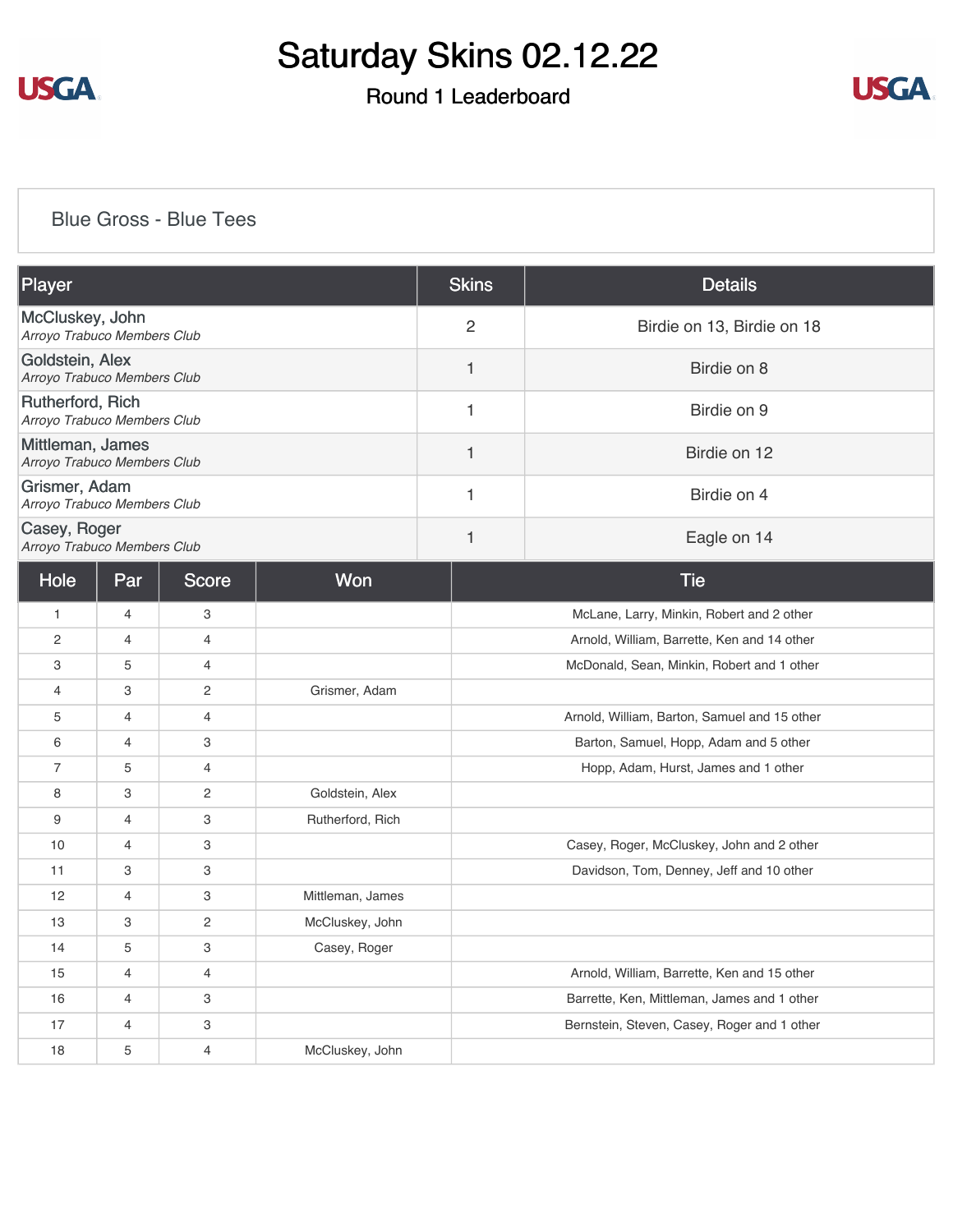

## Round 1 Leaderboard



#### [Blue Net - Blue Tees](https://cdn2.golfgenius.com/v2tournaments/8210767620245316037?called_from=&round_index=1)

| Player                                            |                |            |                  |                                              | <b>Skins</b> | <b>Details</b>                             |
|---------------------------------------------------|----------------|------------|------------------|----------------------------------------------|--------------|--------------------------------------------|
| Goldstein, Alex<br>Arroyo Trabuco Members Club    |                |            |                  | 1                                            | Eagle on 8   |                                            |
| Rutherford, Rich<br>Arroyo Trabuco Members Club   |                |            |                  |                                              | 1            | Eagle on 9                                 |
| Mittleman, James<br>Arroyo Trabuco Members Club   |                |            |                  |                                              | 1            | Eagle on 12                                |
| Grismer, Adam<br>Arroyo Trabuco Members Club      |                |            |                  |                                              | $\mathbf{1}$ | Eagle on 4                                 |
| Casey, Roger<br>Arroyo Trabuco Members Club       |                |            |                  |                                              | 1            | Eagle on 14                                |
| McNamee, Allen<br>Arroyo Trabuco Members Club     |                |            |                  |                                              | $\mathbf{1}$ | Birdie on 11                               |
| <b>West, Anton</b><br>Arroyo Trabuco Members Club |                |            |                  | 1                                            | Eagle on 3   |                                            |
| Hole                                              | Par            | Score      | Won              |                                              |              | <b>Tie</b>                                 |
| 1                                                 | 4              | 3          |                  |                                              |              | McLane, Larry, Minkin, Robert and 2 other  |
| 2                                                 | 4              | 3          |                  | Arnold, William, Barrette, Ken and 14 other  |              |                                            |
| 3                                                 | 5              | 3          | West, Anton      |                                              |              |                                            |
| 4                                                 | 3              | 1          | Grismer, Adam    |                                              |              |                                            |
| 5                                                 | 4              | 3          |                  | Arnold, William, Barton, Samuel and 10 other |              |                                            |
| 6                                                 | 4              | 3          |                  | Barton, Samuel, Godbe, Michael and 6 other   |              |                                            |
| 7                                                 | 5              | 4          |                  | Hopp, Adam, Hurst, James and 1 other         |              |                                            |
| 8                                                 | 3              | 1          | Goldstein, Alex  |                                              |              |                                            |
| 9                                                 | 4              | 2          | Rutherford, Rich |                                              |              |                                            |
| 10                                                | 4              | 3          |                  | Casey, Roger, McCluskey, John and 2 other    |              |                                            |
| 11                                                | 3              | 2          | McNamee, Allen   |                                              |              |                                            |
| 12                                                | 4              | 2          | Mittleman, James |                                              |              |                                            |
| 13                                                | 3              | 2          |                  |                                              |              | Barrette, Ken, Hurst, James and 3 other    |
| 14                                                | 5              | 3          | Casey, Roger     |                                              |              |                                            |
| 15                                                | $\overline{4}$ | 3          |                  |                                              |              | Grismer, Adam, Hughes, Jeff and 2 other    |
| 16                                                | 4              | 3          |                  | Barrette, Ken, Mittleman, James and 1 other  |              |                                            |
| 17                                                | 4              | $\sqrt{2}$ |                  | Bernstein, Steven and McLane, Larry          |              |                                            |
| 18                                                | 5              | 4          |                  |                                              |              | Barrette, Ken, Goldstein, Alex and 8 other |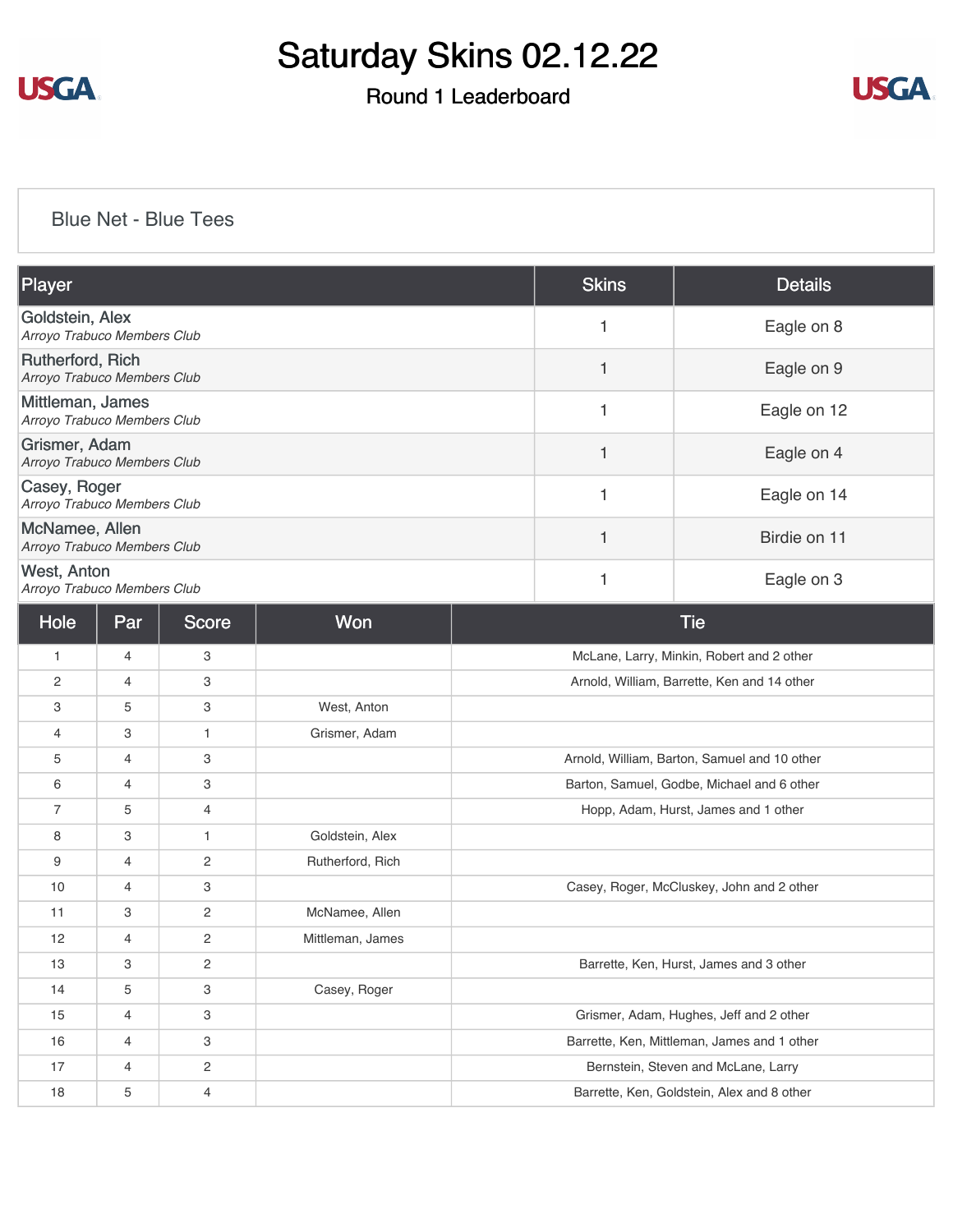

## Round 1 Leaderboard



### [White Gross - White Tees](https://cdn2.golfgenius.com/v2tournaments/8210767177897238980?called_from=&round_index=1)

| Player                                           | <b>Skins</b>   | <b>Details</b>            |
|--------------------------------------------------|----------------|---------------------------|
| Thomas, Tony<br>Arroyo Trabuco Members Club      | $\overline{2}$ | Birdie on 6, Birdie on 14 |
| Moaven, Fred<br>Arroyo Trabuco Members Club      |                | Birdie on 2               |
| Smith, Drew<br>Arroyo Trabuco Members Club       |                | Birdie on 16              |
| Colburn, Kirk<br>Arroyo Trabuco Members Club     |                | Birdie on 5               |
| Tringale, Raymond<br>Arroyo Trabuco Members Club |                | Par on 11                 |
| King, Debbie<br>Arroyo Trabuco Members Club      |                | Birdie on 4               |

| Hole           | Par            | <b>Score</b>   | Won               | <b>Tie</b>                                   |
|----------------|----------------|----------------|-------------------|----------------------------------------------|
| 1              | $\overline{4}$ | $\overline{4}$ |                   | Chin, Darrel, Colburn, Kirk and 7 other      |
| $\overline{2}$ | $\overline{4}$ | 3              | Moaven, Fred      |                                              |
| 3              | 5              | 4              |                   | Chin, Darrel and Colburn, Kirk               |
| 4              | 3              | 2              | King, Debbie      |                                              |
| 5              | 4              | 3              | Colburn, Kirk     |                                              |
| 6              | 4              | 3              | Thomas, Tony      |                                              |
| $\overline{7}$ | 5              | 5              |                   | Chin, Darrel, Colburn, Kirk and 5 other      |
| 8              | 3              | 3              |                   | Christie, Richard, Colburn, Kirk and 8 other |
| 9              | 4              | 4              |                   | King, Debbie, King, Rusty and 1 other        |
| 10             | 4              | 3              |                   | Colburn, Kirk and Nelson, James              |
| 11             | 3              | 3              | Tringale, Raymond |                                              |
| 12             | 4              | 3              |                   | Graffius, Mark and Szal, Joe                 |
| 13             | 3              | 3              |                   | Christie, Richard, Colburn, Kirk and 3 other |
| 14             | 5              | $\overline{4}$ | Thomas, Tony      |                                              |
| 15             | 4              | $\overline{4}$ |                   | Chin, Darrel, Pedzinski, Ron and 2 other     |
| 16             | $\overline{4}$ | 3              | Smith, Drew       |                                              |
| 17             | 4              | $\overline{4}$ |                   | Chin, Darrel, Ford, Richard and 4 other      |
| 18             | 5              | 5              |                   | Chin, Darrel, Christie, Richard and 2 other  |